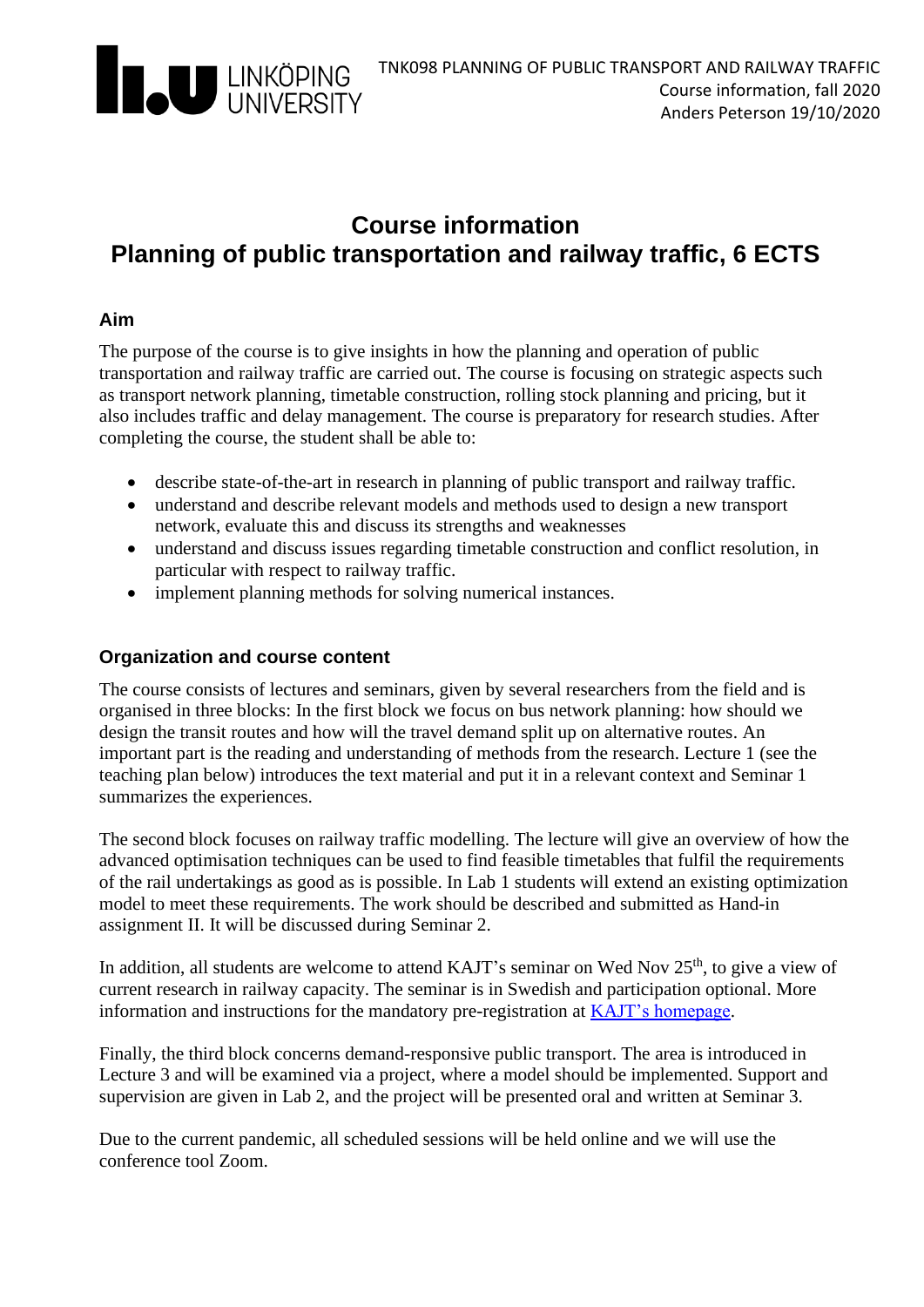#### **Course literature and Information flow**

The course literature consists of lecture slides, and material that successively will be provided via the course learning platform. Parts of the course may require access to scientific journals, which are available via the university library.

For the information flow in the course, the learn platform *Lisam* is used. Lisam will also be used for submitting assignments.

#### **Examination**

Every student should solve two hand-in assignments individually, each of which will be graded (Fail, 3, 4, 5):

- Hand-in assignment I: *Public transport network modelling*. (Published Wed Nov 4<sup>th</sup>, deadline for submission Mon Nov 16<sup>th</sup>, oral discussion and feedback on Seminar 1, Mon Nov 23<sup>rd</sup>.)
- Hand-in assignment II: *Railway timetable construction*. (Published Fri Nov 13<sup>th</sup>, supervision at Lab 1, Fri Nov  $20<sup>th</sup>$ , deadline for submission Mon Nov  $30<sup>th</sup>$ , oral discussion and feedback on Seminar 2, Mon Dec  $7<sup>th</sup>$ .)

In addition, a project assignment is solved in groups of two or three students; also this is graded (Fail, 3, 4, 5):

• Project assignment: *Demand-responsive public transport*. (Published Fri Nov 27<sup>th</sup>, supervision at Lab 2, Mon Dec  $14<sup>th</sup>$ , oral presentation and report submission on the seminar, Mon Jan  $11^{th}$ , 2021.)

Detailed instructions are given together with respective assignment.

The course grade is computed as a weighted sum of the three parts, where every part is equally important. A part which is handed in with delay or has been subject to revision may be given grade 2 for the computation of the course grade. In order not to delay the grade, any possible revisions must be handed in no later than Mon Jan  $11<sup>th</sup>$ , 2020. Thereafter there are two more chances to submit a revision: March  $31<sup>st</sup>$  and August  $31<sup>st</sup>$ . Any revision which has still not been approved at latest September  $30<sup>th</sup>$ ,  $2021$ , will not be further considered, and gives the student an unsatisfactory grade. The student must then redo all hand-in assignments and/or the project assignment according the instructions that are given for the 2021 version of the course.

#### **Contact persons:**

- **Course coordinator and examiner. Contact person Block I (Public transport network modelling).** Anders Peterson; Spetsen  $7<sup>th</sup>$  floor, 011 – 36 31 07; anders.peterson@liu.se
- **Contact person Block II (Timetable construction).** Tomas Lidén; Spetsen 7<sup>th</sup> floor, 011 – 36 34 13; tomas liden@liu.se
- **Contact person Block III (Demand-responsive public transport):**  Carl Henrik Häll; Spetsen  $7<sup>th</sup>$  floor; 011 – 36 34 68; carl.henrik.hall@liu.se